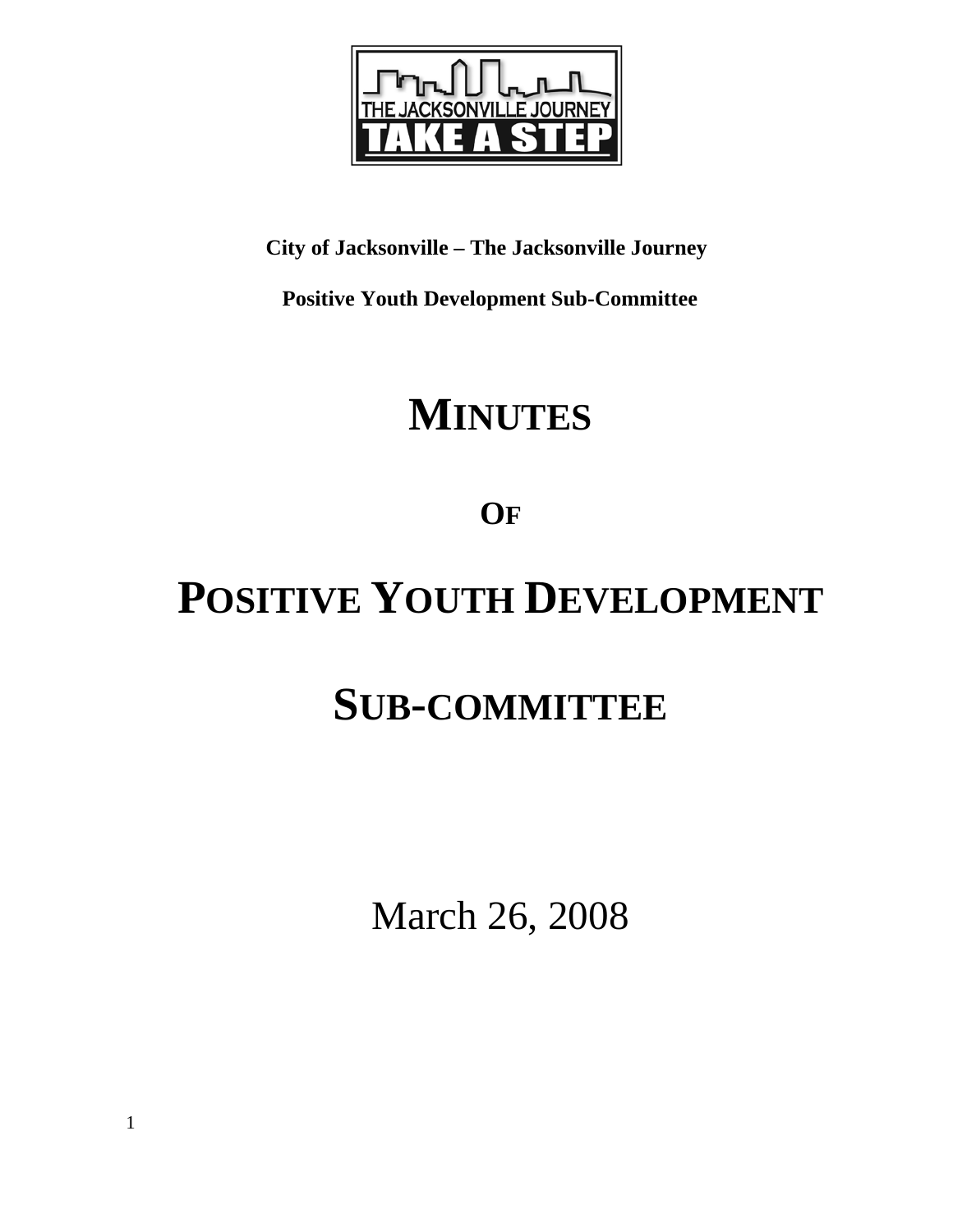### **The Jacksonville Journey – Positive Youth Development**

### **Sub-Committee**

**March 26, 2008** 

**8:00 a.m.**

**PROCEEDINGS before the Jacksonville Journey – Positive Youth Development Sub-committee taken on Wednesday, March 26, 2008, Edward Ball Building, 8th Floor – 214 N. Hogan Street, Jacksonville, Duval County, Florida commencing at approximately 8:02 a.m.** 

**Positive Youth Development Committee** 

**Audrey McKibbin Moran, Chair Joseph Bastian, Member Betty Burney, Member James Crooks, Member Ellis Curry, Member Bobby Deal, Member Eddie Diamond, Member Carolyn Floyd, Member Maryam Ghyabi, Member Warren Grymes, Member Chris Hazelip, Member Timmy Johnson, Member Bill Mason, Member Edgar Mathis, Member Mac McGehee, Member Shelton Tarver, Member Claudette Williams, Member Wyman Winbush, Member Chris Wood, Member George Young, Member**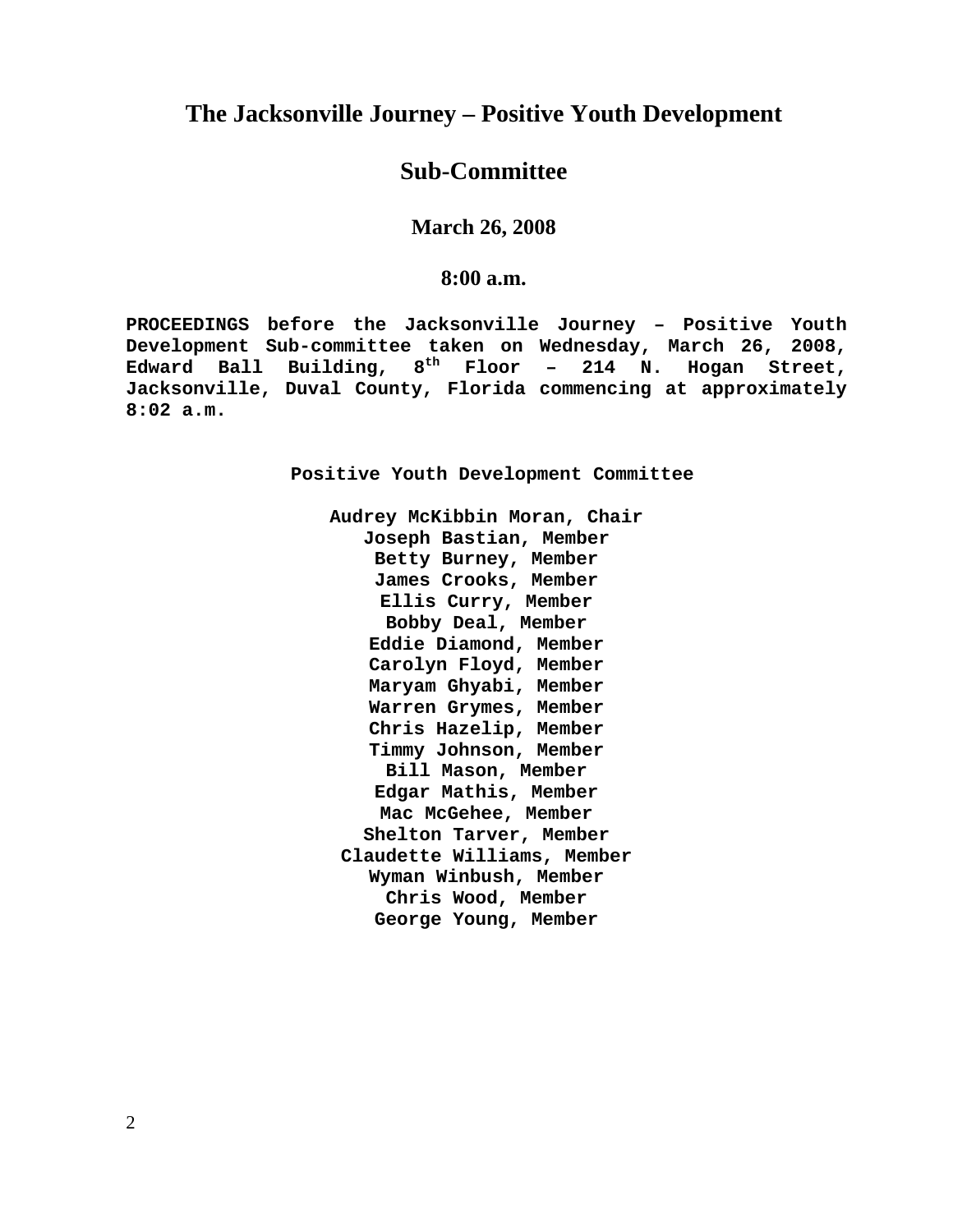#### **APPEARANCES**

#### **COMMITTEE CHAIRS & MEMBERS:**

Audrey Moran, Chair Bobby Deal, Member Claudette Williams, Member Jim Crooks, Member Eddie Diamond, Member Joseph Bastian, Member Warren Grymes, Member Timmy Johnson, Member Chris Hazelip, Member Wyman Winbush, Member

#### **COMMITTEE MEMBERS ABSENT:**

Ellis Curry, Member Bill Mason, Member Carolyn Floyd, Member Mac McGehee, Member Maryam Ghyabi, Member Shelton Tarver, Member George Young, Member

#### **EXCUSED:**

Chris Wood, Member

#### **STAFF:**

ROSLYN PHILLIPS LINDA LANIER KRISTEN KEY BEACH STEPHANIE BARNETT RACHELLE M. SUNDY

#### **OTHERS PRESENT:**

T. Gould, Edward Waters College S. Anderson, Edward Waters College Shorty Robbins, COJ Recreational and Community Services Anna Bradley, COJ Diane Brunet, PR Subcommittee Tia Mitchell, Times Union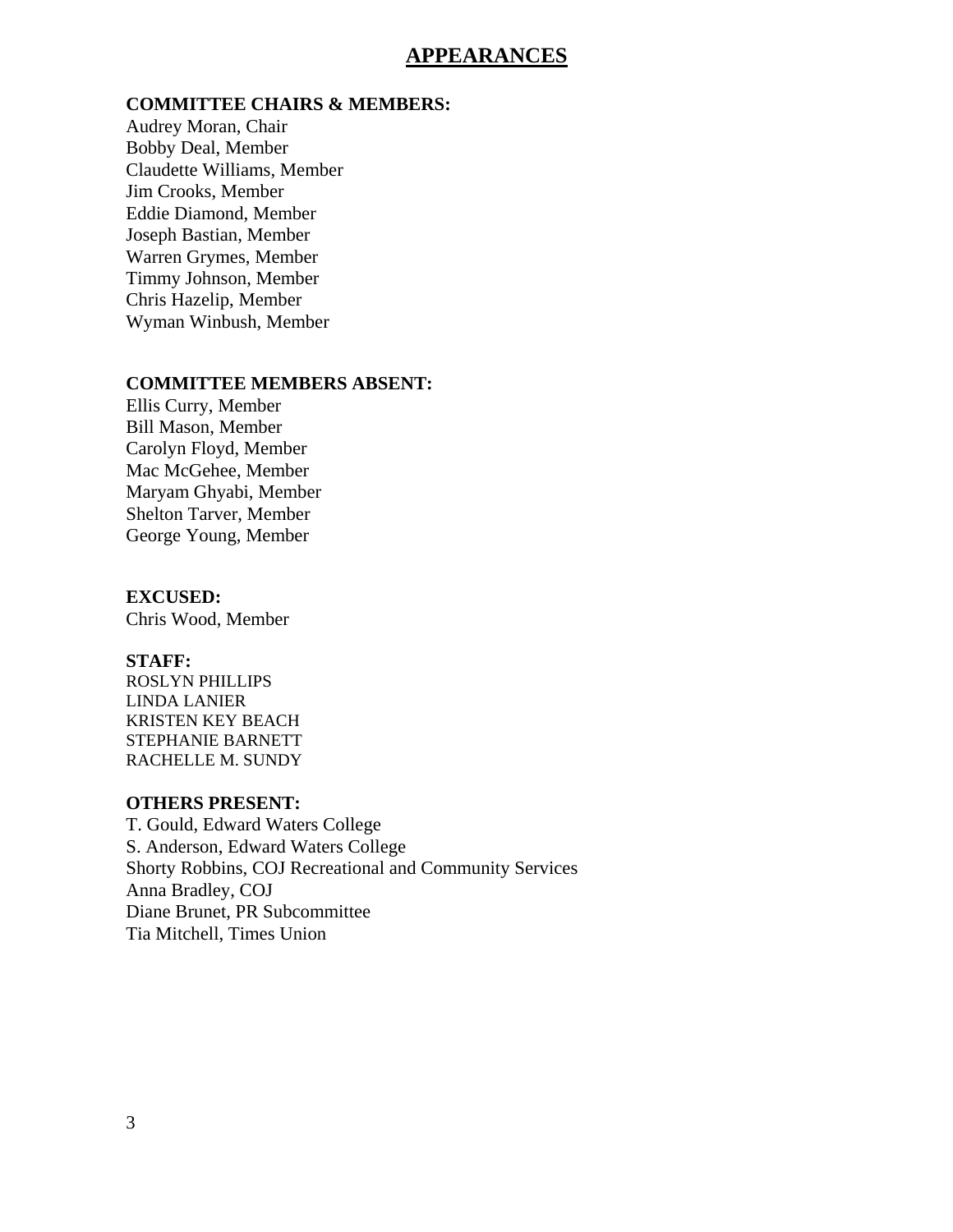March 26,2008

Positive Youth Development Sub-Committee 8:00 a.m. **Call to Order and Comments.** Chairwoman Moran, called meeting to order at 8:02 a.m.

**Purpose of Meeting.** Discuss the Mayor's crime initiative – The Jacksonville Journey – Take a Step – Positive Youth Development Sub-Committee and to develop action items for charges III & IV. Chairwoman Moran welcomed the group and thanked them for their willingness to be in attendance. The minuets to the March 21, 2008 meeting were approved unanimously.

Chairwoman Moran spoke about the meeting held on March  $21^{st}$  and reminded the committee that at the end of that meeting they had come to a consensus that it would be a good idea to zero in on Zone 1 which had the most hot spots of crime and use that as a starting point. Chairwoman Moran went on to let the committee know the Chairs of the different Jacksonville Journey sub-committees met on Friday and they all reached a consensus that all of the committees would zero in on Zone 1. Chairwoman Moran went on to say she appreciated the leadership from this committee on making that happen. Chairwoman Moran asked Chris Hazelip to speak on the letter he wrote and e-mailed to each of the committee members. Mr. Hazelip touched briefly on the contents of his letter in which he wrote in regards to the March  $21^{st}$  meeting: Much time was spent discussing the "message" we want to communicate to our youth. Mr. Hazelip spoke briefly on a comment by George Young last week: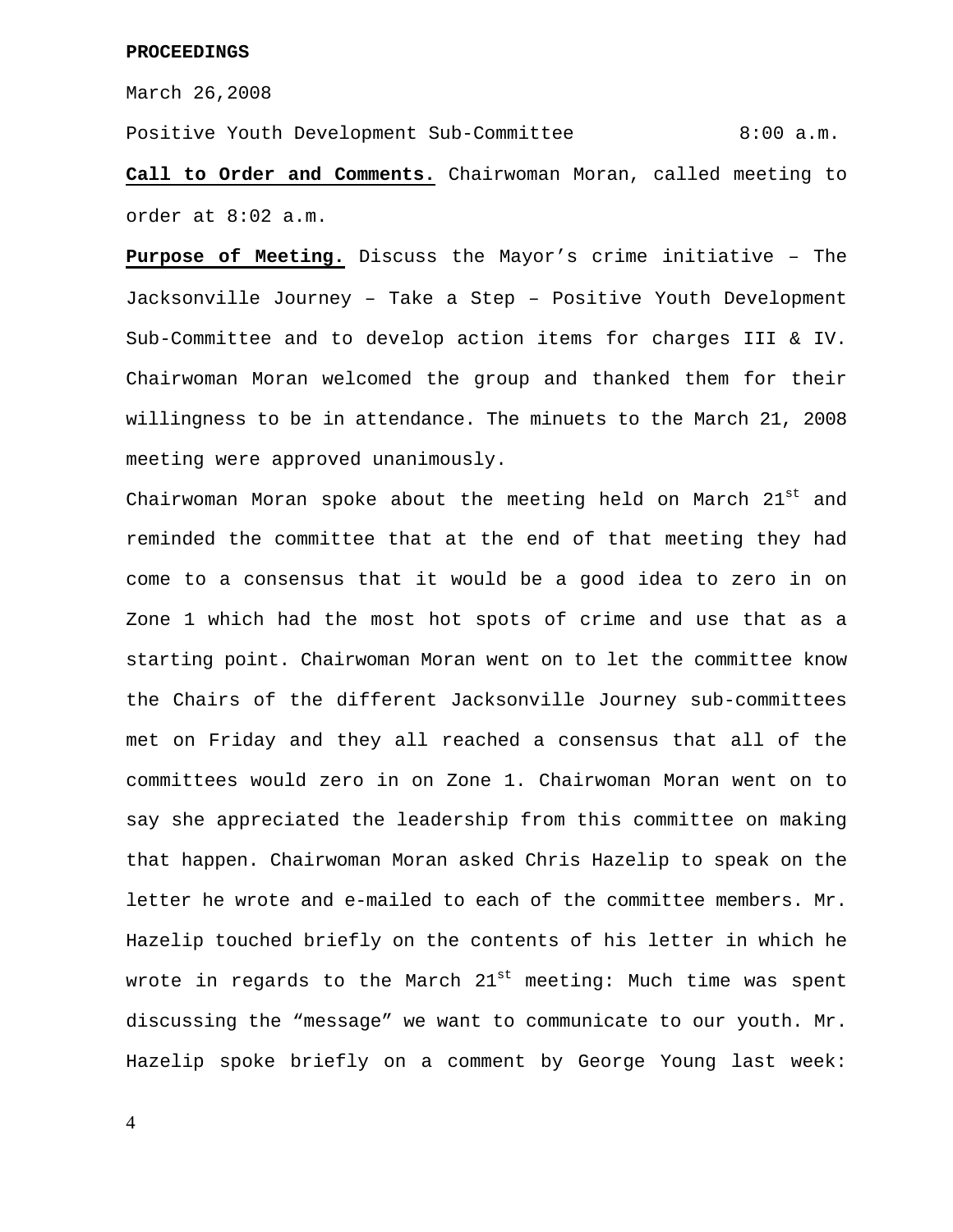"Mentoring is important, but drug dealers and gangsters have mentors in their criminal activities too." The content of what is being communicated makes all the difference. The Committee directed many "why" questions at the youth panel. We recognize the "why" but we are afraid that by discussing and articulating a "message" component in our task we will somehow violate church or government barriers. Mr. Hazelip suggested that the Committee include the identification and articulation of a core message to be delivered to our youth in whatever programs we urge our community and government to endorse. Chairwoman Moran thanked Mr. Hazelip for his letter and said they would talk about it in the action item process.

Chairwoman Moran called Linda Lanier to review youth statistics in Zone 1 and "40 Developmental Assets." Ms. Lanier began her presentation by reading a paragraph from the 40 Elements of Healthy Development hand-out. "Search institute has identified 40 positive experiences and qualities that all of us have the power to bring into the lives of children and youth, which are called developmental assets. For many people, the assets have become a source of ideas and inspiration in the face of frustration and even despair. Ms. Lanier then touched on a few key components listed on page 2 of the hand-out. The key components essential for a young person to become productive in today's society are: Caring: Young person places high value on helping other people. Interpersonal Competence: Young person has empathy, sensitivity and friendship skills

5 Cultural Competence: Young person has knowledge of and comfort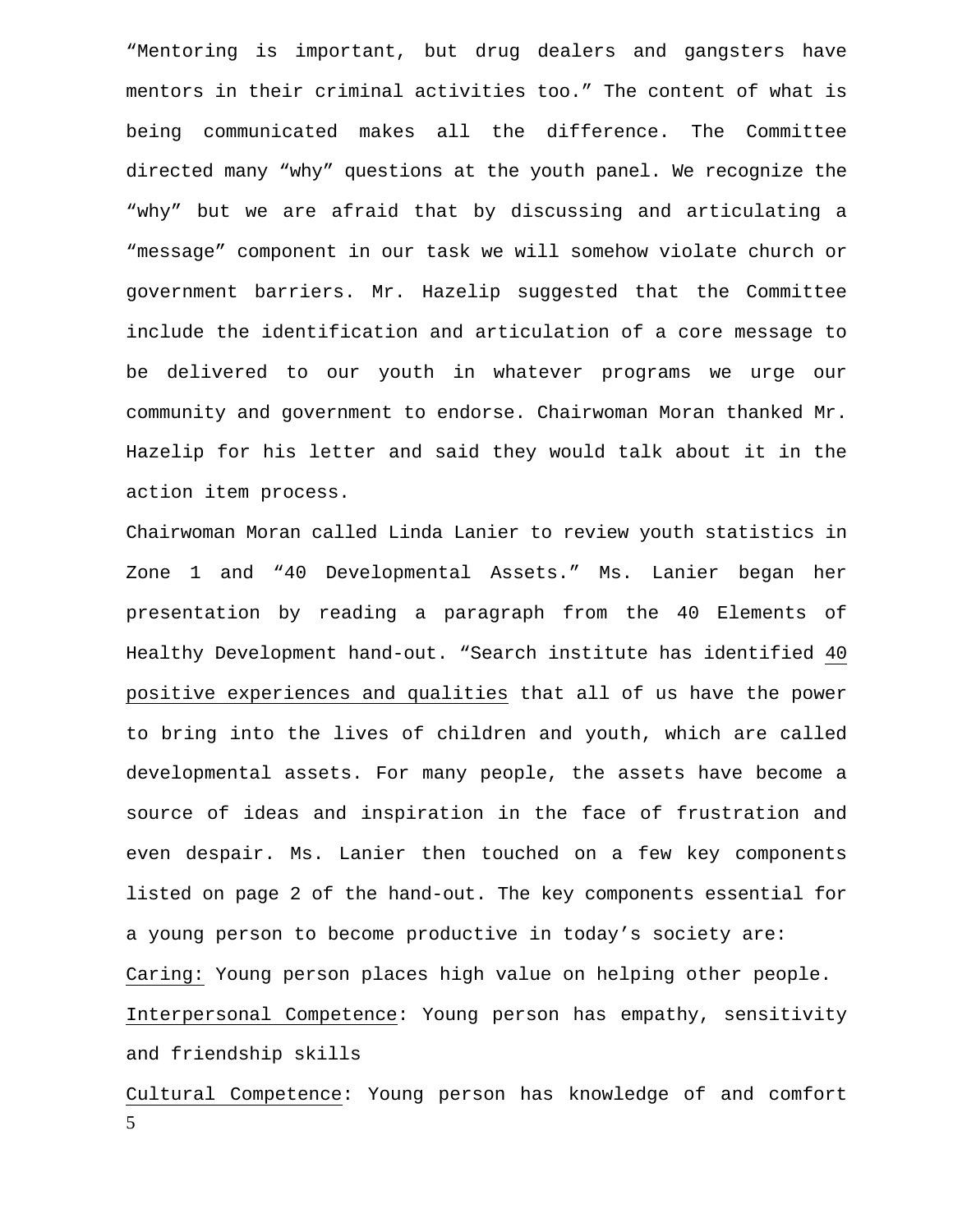with people of different cultural/racial/ethic backgrounds.

Resistance Skills: Young people can resist negative peer pressure and dangerous situations.

Peaceful Conflict Resolution: Young people seek to resolve conflict nonviolently.

Crimes are associated with getting your feelings hurt and it ends up in violence. A child needs to have 31 of the 40 assets in order to be productive to society. Average kids today have only 19. After Ms. Lanier's presentation, Chairwoman Moran invited questions from the committee members.

Q -(Comment) These are the values that fall on the parents. We can't address the needs of the children without addressing the need of guidance by the parents.

A – The problem is that the kids are raising themselves.

Q – (Comment) There is definitely a relationship between the 40 assets and the letter from Chris Hazelip.

At this time, Linda Lanier started her review of the statistics in JSO Zone 1. Some of the statistics she outlined are as follows (based on 2000 Census):

- Zone 1 has not experienced growth. In fact, there are two schools being shut down.
- There are a total of 37.9% of children ages 0-17 living below poverty
- There are 26 JCC funded after school programs with 4281 children being served.
- There are 13 Jax Parks Club Rec after school programs with 467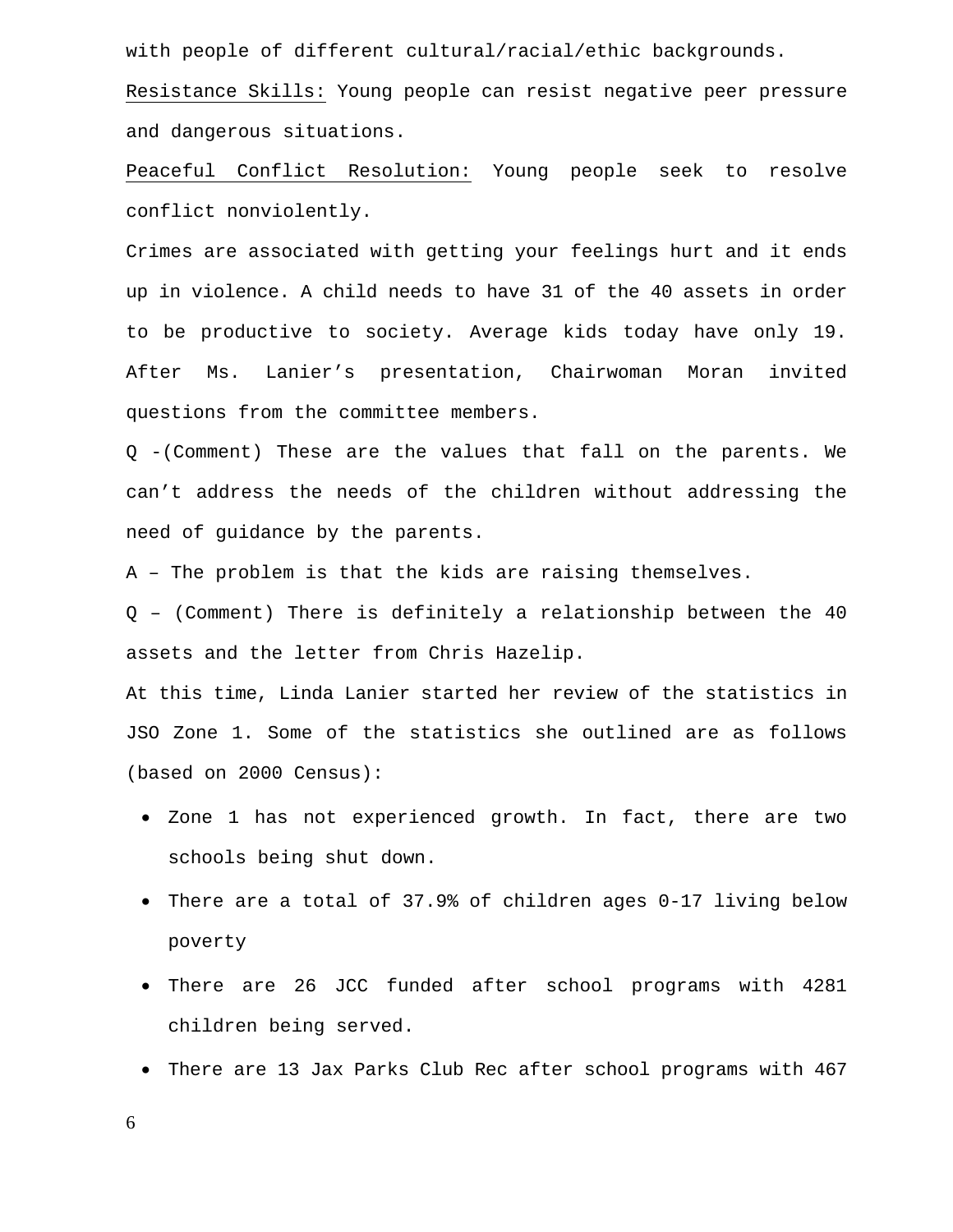children being served.

To see all statistical data, log onto www.coj.net and click on the Jacksonville Journey link. Chairwoman Moran invited the committee to ask questions.

Q – I do not see where any Churches are reflected in with the statistics. Do any of the area Churches provided after school programs?

A – A survey was conducted in 2005 on after school programs. We found that Churches weren't stable and not consistent with their after school programs. JCC funds summer school programs for the area and those are more consistent and stable.

Q – (Comment) The 32204 zip code area in Zone 1 has a lot of zeros. Why is that?

A – There is only one school in 32204. It is not as populated due to urban growth in the area.

7 Chairwoman Moran thanked Linda Lanier for her presentation and announced the item for discussion which was the four charges the committee has been tasked with. It was agreed by the committee that Charge II, Engage Duval Youth Voice Council and Market 2-1-1 would be submitted as a non-action item and as a narrative. United Way is already looking for a way that 2-1-1 can be used to reach kids in need and The Youth Council has been met with Mayor Peyton. Next, the Committee discussed Charge IV, Expand Summer Jobs Program. It was reported to the Steering Committee that there is no funding for the Summer Jobs Program. The City partnered with Worksource to administer the applications in the past. One problem is recruiting businesses to come forward and participate.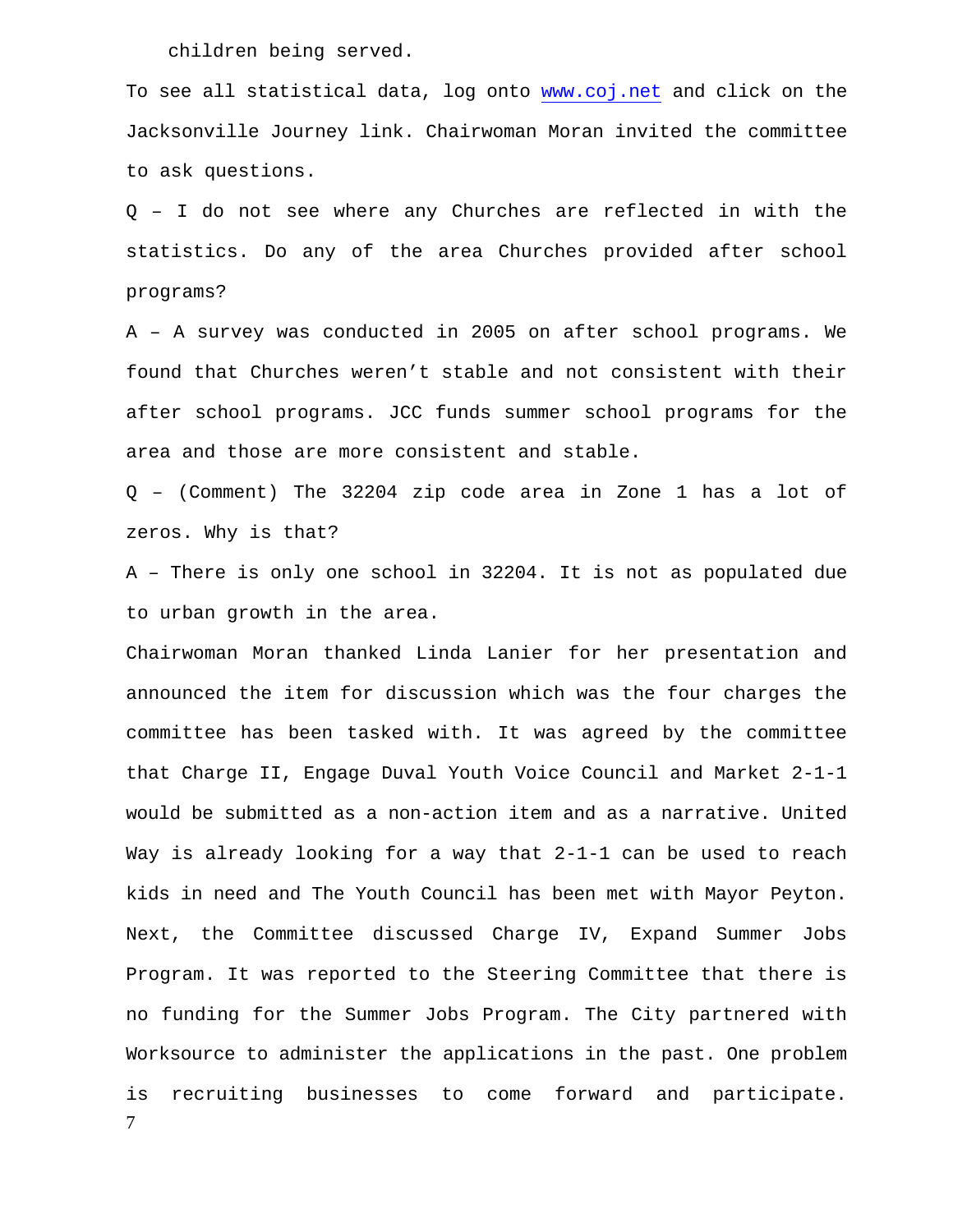Chairwoman Moran stated that she made a call to Mike Hightower and asked if the Jacksonville Chamber of Commerce will assist in recruiting business to come forward and offer jobs to young people. Mr. Hightower agreed to be a part of this going forward. A comment was made that funding for the Summer Jobs Program should be included in the City's budget.

At this time there were comments and questions from the Committee: Q – Is there anything planned for the Summer Job Program in 2008? A – There is no funding this year for the program

Roslyn Phillips: Met with partners looking for alternatives and tried to reach out to business to come forward to participate. Comment: We need to involve the Chamber in Commerce in mentoring. Warren Grymes: It's important we understand what going on in the community. What we need is a community wide effort to get mentors. United Way wants to do a campaign drive for mentors. It is planned for June 21, 2008 at the Prime Osborne Convention Center. The goal would be to have 1500 new mentors to go into the school districts. Chris Hazelip: That would be a great collaborative

Warren Grymes: This has to be an on-going campaign to be done every year

Wyman Winbush: In regards to the Summer Jobs Program – before participating in the program, the kids need to be made to read a book, go to a class or meet with other youth.

Chairwoman Moran: Great suggestion

Claudette Williams: Endorses Mr. Winbush. Just having a job is not enough. There needs to be all other aspects of development. A very important component is community service.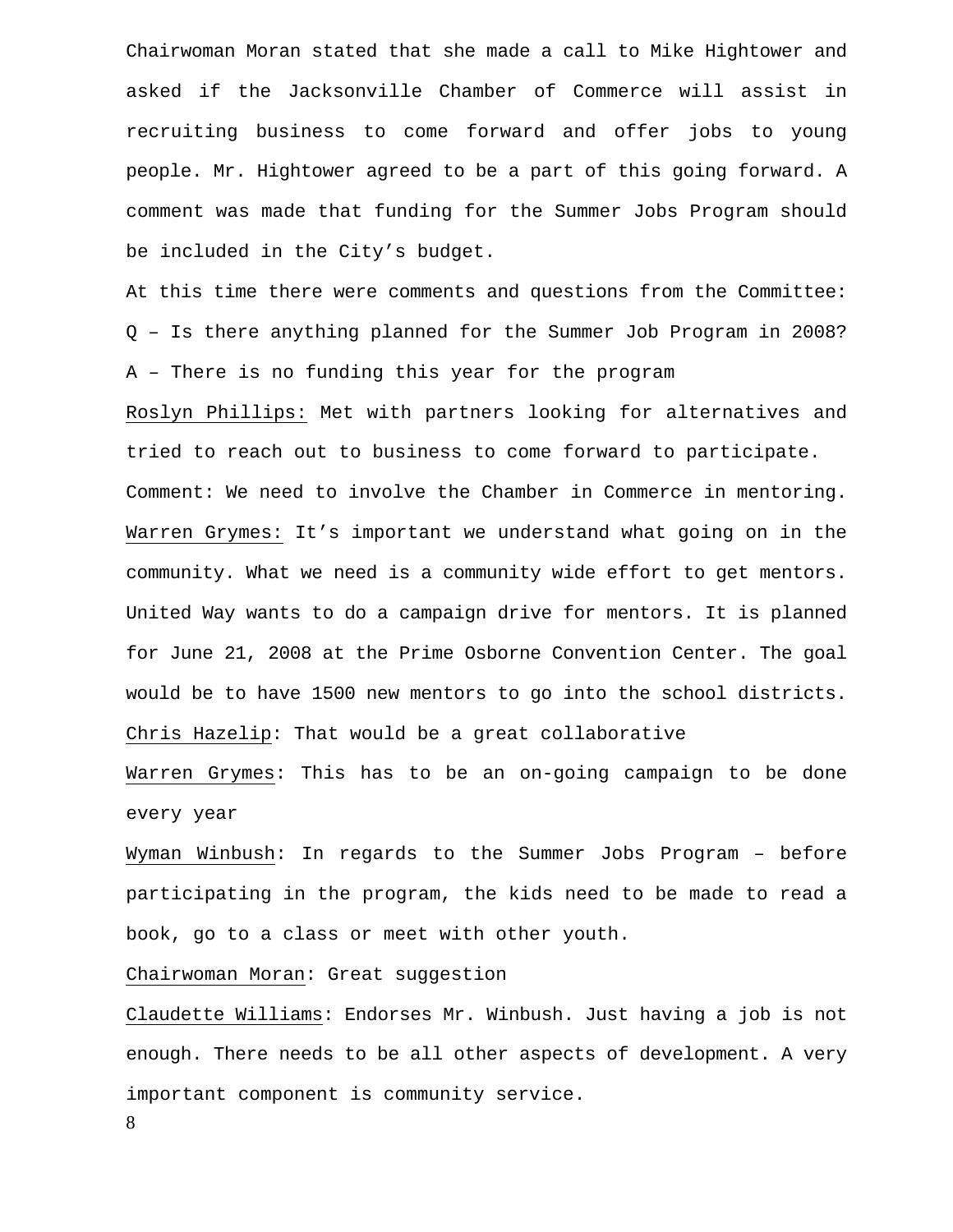Joseph Bastian: In addition to community service, there needs to be a financial component such as how to budget.

Jim Crooks: Citizenship is very important. We want children to grow up and become citizens of this community.

The Committee then discussed Charge III, Undertake a Major Push to Support Out-of-school Programs.

Linda Lanier: There are no known funding opportunities. JCCC has no new monies and they are looking at another 10% cut in the budget next year. If there was funding, it would take two years to develop and implement the programs.

Bobby Deal: It's essential that everything that comes out of this committee has an academic component. Not all programs run an academic program. The kids need to have help. We have to be accountable for every dollar spent on these programs. We need public support. These programs aren't day care. It's about turning these children around. Kids need to have good grades in order to participate in PAL athletics. It's all about development.

Wyman Winbush: When children know they have to be accountable in order to do the things they like, they will step up to the bar. Timmy Johnson: We need to take a look at the kids we are targeting. We have to entice the kids to participate before we expect them to just show up.

9 George Young: We've got to educate the parents. They need to raise their expectations for their children. You can talk to a child and encourage them. The kids in this area have no hope. They have given up. Who do they go home to? How did we get to this point? The young parents need to take responsibility for their children.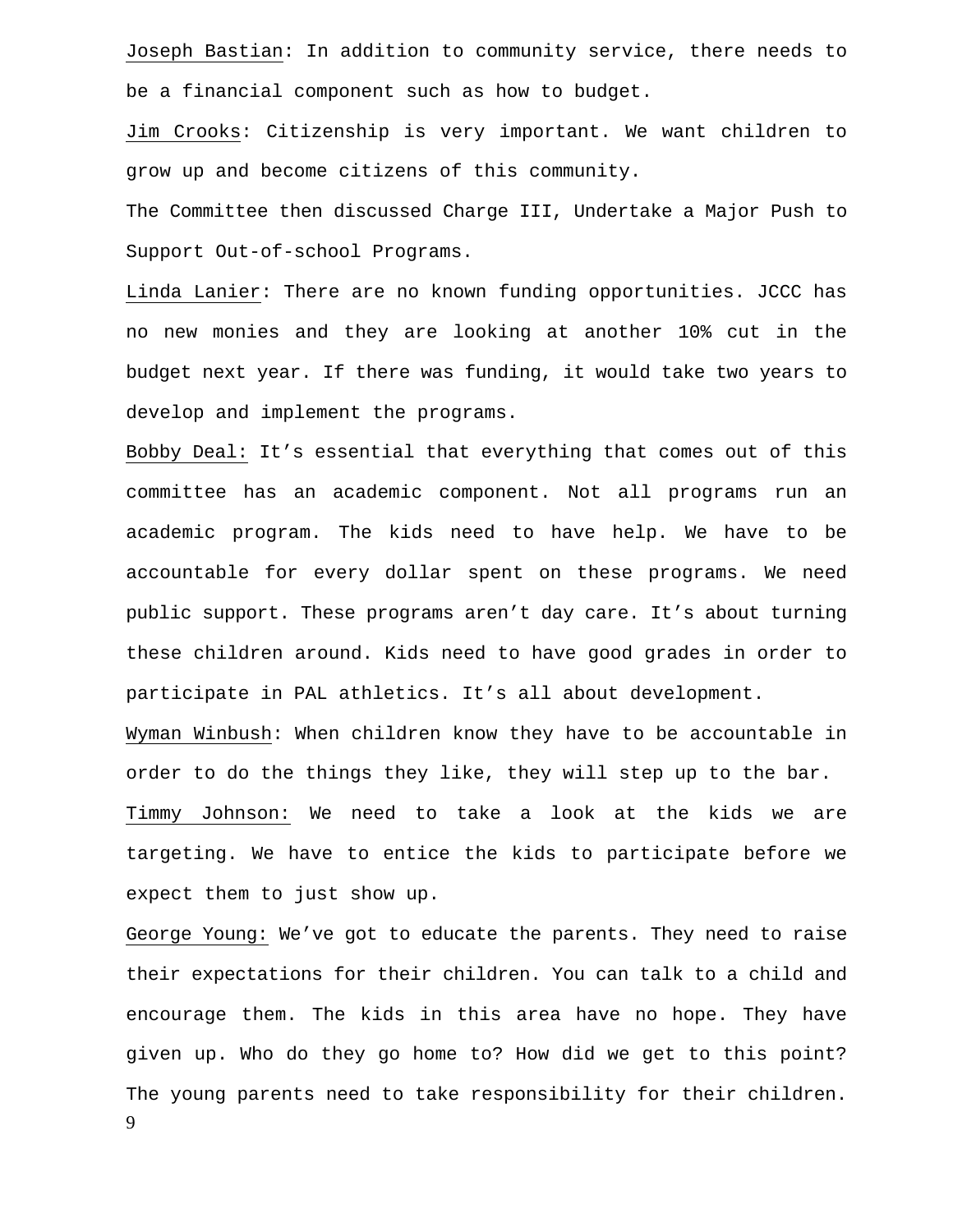We have barely scratched the surface here.

Chairwoman Moran: I think about that a lot. There is going to be an opportunity to continue to be involved. And we really are just starting but thank God we are.

Bobby Deal: We need to expand summer camps to eight weeks.

The committee voted unanimously to add this to the action items. George Young spoke about his experiences playing in the city's parks as he was growing up. Having a coach that will teach children ethical values is important.

Chris Hazelip: Not all coaches have the same integrity as George Young. They have the "must win" attitude.

Bobby Deal: There is 2.0 grade average requirement at PAL. Last year, 1900 kids participated. Only 300 needed tutoring. PAL has a coaches ethics policy. We suspend coaches who do not follow this policy. We hold them at a higher standard to be role models. Jim Crooks: Are we going to be required to prioritize our charges? Chairwoman Moran: Yes. We will take a look before we submit our recommendations. Our charges are much more focused.

At this time, Chairwoman Moran announced the meeting time was coming to an end and public comments.

#### **Public Comments**

10 Bruce Barefoot, The Bridge of NE Florida: Mr. Barefoot commented to the committee that they were doing a fabulous job and if there was anything that The Bridge could do to help, they would. Mentoring is powerful. At The Bridge, we mentor 24/7. Mentoring is important with the Jobs Program. Transportation also needs to be